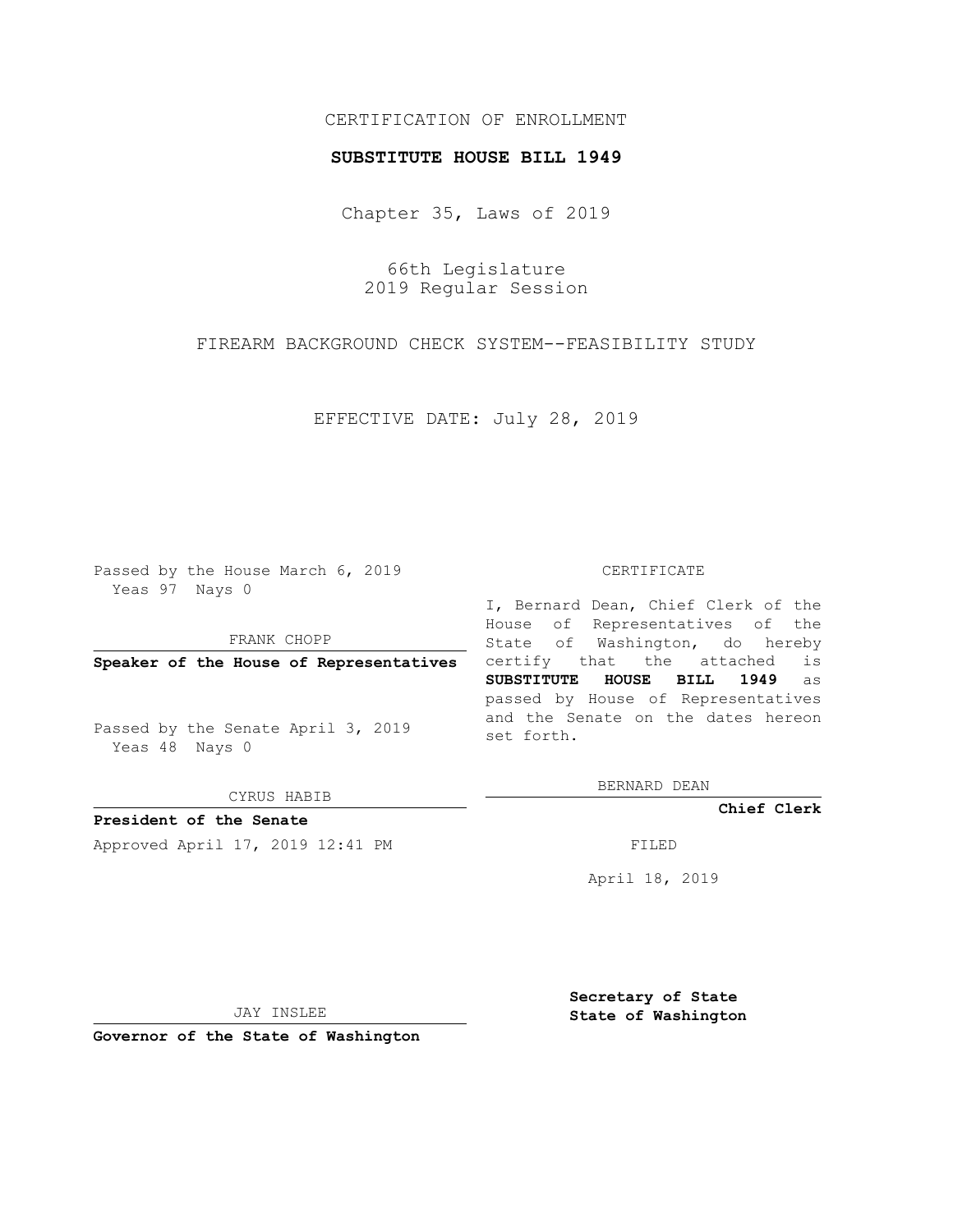## **SUBSTITUTE HOUSE BILL 1949**

Passed Legislature - 2019 Regular Session

**State of Washington 66th Legislature 2019 Regular Session**

**By** House Civil Rights & Judiciary (originally sponsored by Representatives Hansen, Irwin, Griffey, Kilduff, and Graham)

READ FIRST TIME 02/22/19.

 AN ACT Relating to conducting a feasibility study to examine and make recommendations regarding the establishment of a single point of contact firearm background check system; creating a new section; and 4 providing an expiration date.

BE IT ENACTED BY THE LEGISLATURE OF THE STATE OF WASHINGTON:

 NEW SECTION. **Sec. 1.** (1) Subject to the availability of amounts appropriated for this specific purpose, the office of financial management shall conduct a feasibility study and make recommendations regarding the establishment of a single point of contact, also known as a full point of contact, system for firearm background checks. The office of financial management may contract with an independent expert to assist with the feasibility study. The study must consider and make recommendations regarding, but not limited to, the following:

 (a) Whether or not public safety in Washington could be improved by implementing a single point of contact system in Washington;

 (b) Whether a single point of contact system in Washington would more effectively keep prohibited persons from obtaining firearms while continuing to respect a person's right to bear arms consistent with Article 1, section 24 of the state Constitution and the Second Amendment of the Constitution of the United States;